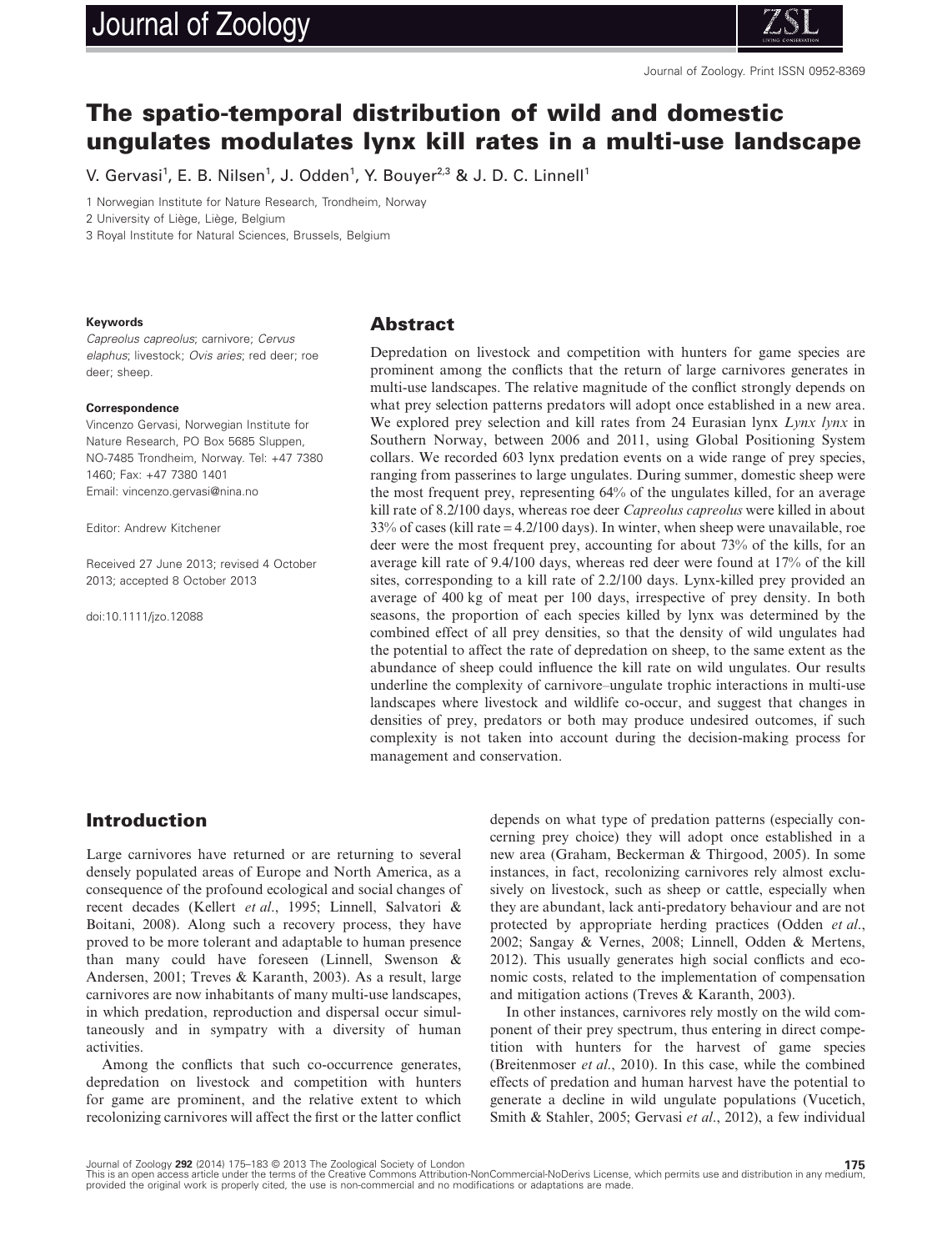carnivores may, in some circumstances, show an inclination to kill livestock (Stahl *et al*., 2002). These individuals often have the tendency to kill a surplus of domestic prey (Odden *et al*., 2002), and to consume only a minor portion of them, so that a specific behavioural pattern by a few animals can generate high economic costs and a dramatic increase in the social and psychological perception of the conflict (Linnell *et al*., 1999). For this reason, the effect of wild prey density on livestock predation has been widely studied and is a key debate in wildlife conservation and management (Meriggi *et al*., 1996; Stahl *et al*., 2001; Odden *et al*., 2008).

In all instances, recolonizing carnivores, their wild and domestic prey, and humans (either as hunters or herders) are all part of an interconnected trophic system. Inside such a system, prey selection patterns by carnivores, and their functional response to prey density or accessibility, are the key underlying mechanisms, determining which specific part of the system will carry most of the costs related to allowing carnivore presence in a given landscape. Considering that large carnivores are still expected to expand and increase in numbers in the coming decades (Ray *et al*., 2005), understanding which factors affect their prey selection patterns in a multiuse landscape is central to both biodiversity conservation and human well-being.

To this aim, the recovery and expansion of the Eurasian lynx *Lynx lynx* population in Southern Norway offers a good opportunity to explore the issue of predator–prey dynamics in a multi-use landscape (Linnell *et al*., 2010). The interspersed forest ecosystem of Southern Norway hosts a diverse assemblage of wild and domestic ungulate species, in a context of intensive human use of the services provided by the ecosystem (grazing, hunting, logging, etc.). Moreover, a strong spatial gradient and seasonal variation in both domestic and wild prey distribution exist in the area, which exposes lynx to different conditions of prey availability and accessibility in space and time. Given these premises, we explored lynx prey selection patterns and kill rates in the area during a 6-year study period, focusing on the two most common wild ungulate prey, red deer *Cervus elaphus* and roe deer *Capreolus capreolus*, and on domestic sheep *Ovis aries*. We examine how the spatiotemporal variation in the availability of all prey species has the potential to affect lynx predation patterns and to shape the dynamics of the multi-prey system. We also discuss the consequences of such an interconnected trophic system on the management and conservation of carnivores in multi-use landscapes.

## **Materials and methods**

#### **Study area**

The 25 000 km2 Østafjells study area encompasses an environmental gradient (north-west–south-east) in Buskerud, Telemark and Oppland counties in Southern Norway (Fig. 1). The north-western part of the area is dominated by steep elevation gradients from valleys and up to mountains >1000 m above sea level, and it is marginally suitable for roe deer. The area is forested with a domination of Norway spruce *Picea*



**Figure 1** The study area in Buskerud, Telemark and Oppland counties, Southern Norway. The black dots represent all the 24 000 lynx Global Positioning System locations collected during the study in the period 2006–2011.

*abies* and Scots pine *Pinus sylvestris*. The south-eastern portion of the study area includes patches of deciduous forest, and the landscape is more human modified. Here, the forest is fragmented by cultivated land, and roe deer occur at higher densities. Red deer have recolonized the area within the last few decades and remain at low population densities partly due to harvesting. Furthermore, red deer perform an altitudinal movement from a low-elevation winter range to a highelevation summer range (Mysterud *et al*., 2001), and they are therefore more available for lynx predation during winter. Roe deer also migrate, but to a lesser degree than red deer (Mysterud *et al*., 2012). All parts of the study area have freeranging sheep grazing in forest and alpine habitats from June to September, with very limited supervision, no guarding and few constraints on their movements. However, the density and distribution of sheep vary considerably inside the area. The north and western parts have the widest distribution of grazing areas and the highest densities of sheep. Further south and east, the density of sheep can still be high locally, but sheep grazing areas are more patchily distributed. Wild mountain reindeer *Rangifer tarandus* are seasonally available at higher altitudes in the northern parts. Throughout the study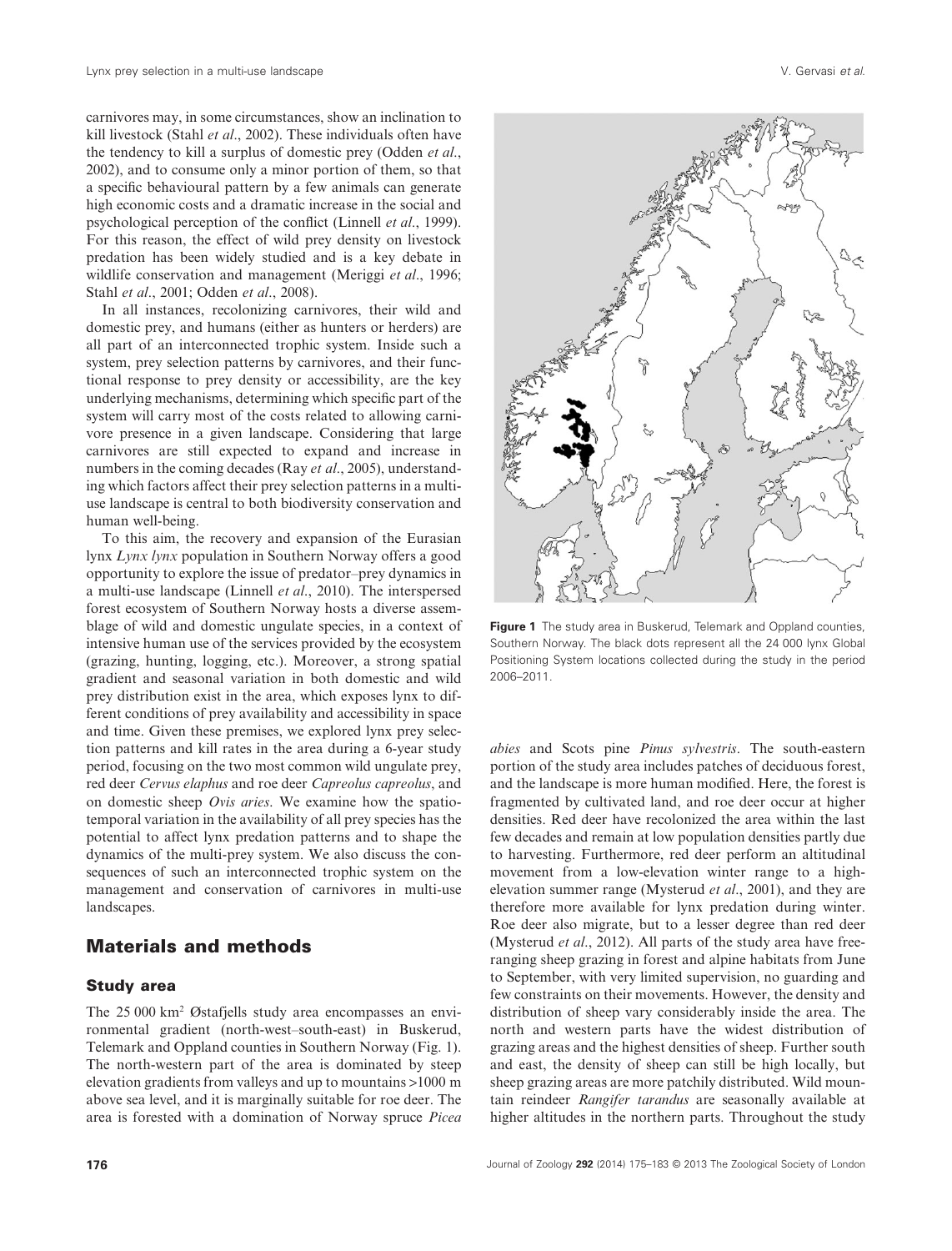area, roe deer co-occur with moose *Alces alces*, mountain hares *Lepus timidus*, beavers *Castor fiber* and forest birds such as black grouse *Tetrao tetrix* and capercaillie *Tetrao urogallus*. Eurasian lynx are widespread throughout the area, having recolonized it in the 1980s. The population is controlled through hunter harvest, such that its size has fluctuated around 60–70 individuals since 2003 (Linnell *et al*., 2010).

#### **Animal capture**

Between 2006 and 2011, we captured 14 female and 16 male lynx and monitored them using Global Positioning System (GPS) collars, summing up to almost 4000 tracking days and to a total of 76 kill rate sequences with intensive positioning. Adult lynx and juveniles (>5 months) were captured in wooden box traps and spring-loaded foot snares placed around lynx kills. All procedures were approved by the Norwegian Experimental Animal Ethics Committee, and permits for wild animal capture were obtained from the Norwegian Directorate for Nature Management. Based on snow tracking in winter and the marking of kittens in natal lairs, we were able to assess the reproductive status of each radio-collared female lynx in each year and season, and to determine if it was accompanied by dependent kittens.

#### **Lynx kill rates**

We collected data on kill rates between November and April in winter, and between May and September in summer. During the period 2006–2008, we monitored four lynx using 'store-on-board' GPS collars with a schedule of two locations per day. Thus, we identified potential kill sites using GIS software (ArcGIS 9.2, ESRI, Redlands, CA, USA) and visited them after the collars had dropped off. After 2008, we fitted lynx with GPS-GSM (Global System Communication) collars, which allowed us to visit potential kill sites right after the animal had left the area. Furthermore, the monitoring schedule was increased up to 19 locations per day during predation sequences. We defined clusters as a set of at least two locations within 100 m, and visited them to confirm a predation event. When a carcass was found, we identified the species, and whenever possible its sex and age class (calf/fawn, yearling, older individual). We defined seasonal speciesspecific kill rates for each individual lynx as the number of individuals of a given species killed in 100 days. To convert kill rates into an overall prey biomass, we used values of 26, 150 and 70 kg for adult roe deer, red deer and sheep, respectively (Silva & Downing, 1995; Andersen, Duncan & Linnell, 1998). We also used a monotonic growth model to estimate the body mass of juvenile and yearling prey in each month of the year (Tjorve & Tjorve, 2010).

#### **Prey density**

To model the spatial and temporal variation in sheep density during our study, we used data from the Norwegian Forest and Landscape Institute (http://www.skogoglandskap.no/) for the years 2006–2011, which reports the number of sheep

released in spring in each grazing area. The average size of grazing areas was about  $50 \text{ km}^2$ , about one-tenth of an average lynx home range (Herfindal *et al*., 2005); therefore, we assumed homogeneous sheep density inside grazing areas. For roe and red deer, we did not have direct estimates of the spatial variation in their density. We used predictive density maps with a 1 km resolution (Bouyer *et al*., unpublished data) for each of the two prey species, derived from a set of pellet count surveys, performed along 430 transects during the study period. The maps were inferred from hurdle models (Zuur *et al*., 2009) applied on environmental and anthropogenic variables, such as altitude, road density, human density, habitat composition, average snow depth, etc. The models were validated using cross-validation and two independent datasets related to prey densities. The models allowed us to predict the spatial variation of prey density inside each lynx home range, and thus provided an index of roe and red deer density to be associated with each lynx kill. We estimated roe deer and red deer density at increasing buffer distances around each kill, ranging from 1 to 10 km, and found that the closest relationship between prey density and kill probability was observed when using a 4 km buffer, which we used for all subsequent analyses.

#### **Statistical analyses**

Given the seasonal variation in the spatial distribution of both wild and domestic prey in our study area, we performed separate analyses of prey selection patterns on winter and summer kills. In summer, we focussed on roe deer and sheep, which comprised the vast majority of lynx kills, whereas in winter, we analysed the roe deer/red deer prey selection patterns because sheep were largely unavailable. Before performing successive analyses, we used binomial generalized linear model (Zuur *et al*., 2009) to test for any variation in the proportion of other species among lynx kills, and found that their proportion was constant across the gradient of all prey densities, across sexes and seasons, and independent of the reproductive status of female lynx. This assured that no bias was introduced in the prey selection analysis by the exclusion of this group of prey species. Then, we used binomial generalized linear mixedeffects models in R (R Development Core Team, 2008), using the package *lme4* (Bates, Maechler & Bolker, 2011), to test what factors affected the proportion of the two main prey among lynx kills in each season. As some individuals were followed for more than 1 year and had multiple kill rate estimates, we fitted mixed-effects logistic regression models with individual lynx as a random effect, to account for pseudoreplication (Hurlbert, 1984). We used the density of each of the two focal prey species as explanatory variables, and for each of them fitted a linear, logarithmic, quadratic and second-order polynomial function. We also tested for a difference in prey selection patterns among males, solitary females and females with dependent kittens. In each season, we performed a preliminary variance inflation analysis (Zuur *et al*., 2009) to assess the degree of collinearity among explanatory variables, which highlighted a negative correlation between roe deer and red deer density (Pearson's  $\rho = -0.5$ ). Thus,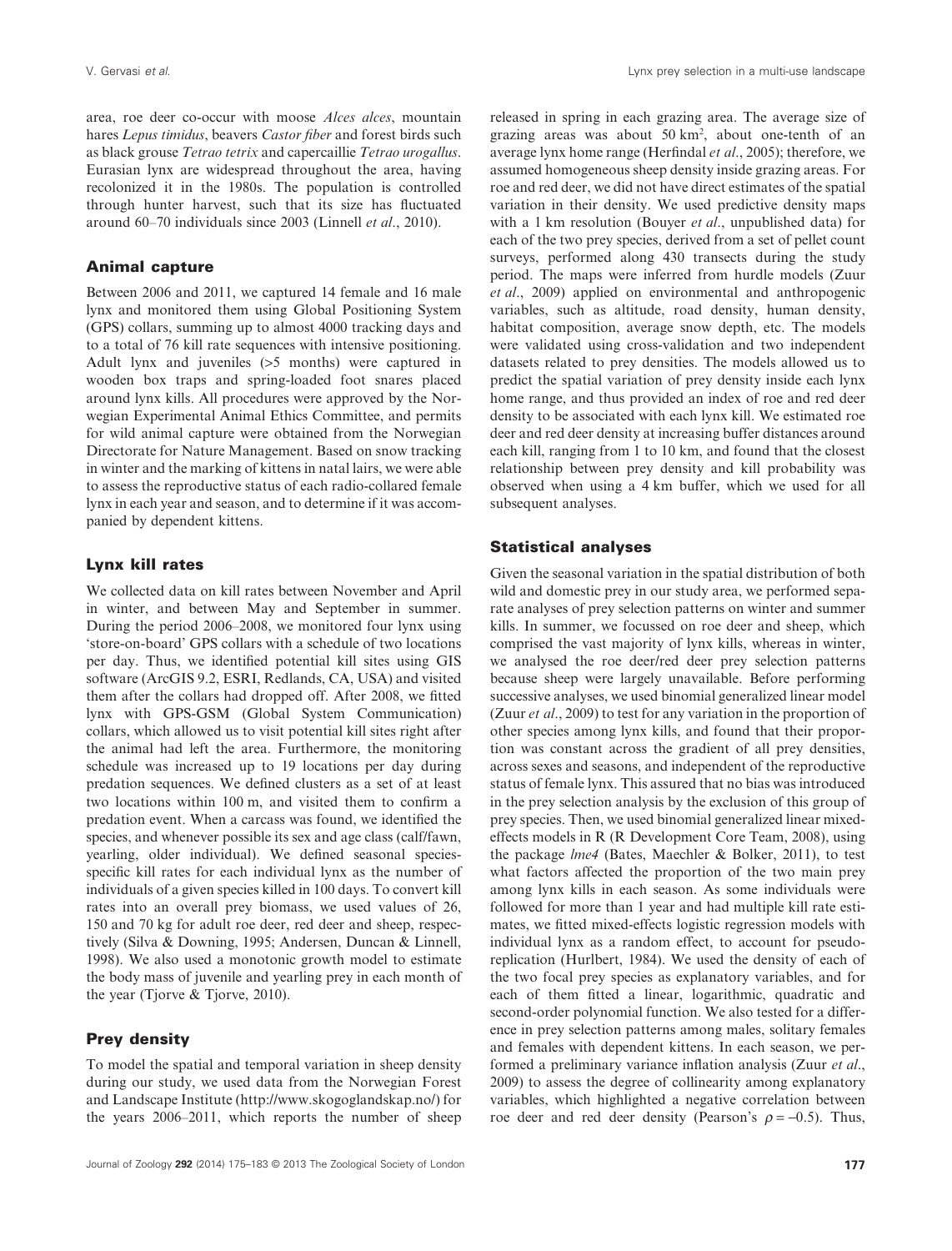|                                 | Solitary females (%) |             | Females with kittens (%) |             | Males $(% )$ |             |
|---------------------------------|----------------------|-------------|--------------------------|-------------|--------------|-------------|
| Prey type                       | Summer (16)          | Winter (64) | Summer (73)              | Winter (87) | Summer (188) | Winter (64) |
| Beaver Castor fiber             |                      | $\Omega$    |                          |             |              | 0.5         |
| Domestic goat Capra aegragus    |                      | 0           |                          |             | 0.5          | $\Omega$    |
| Hare Lepus timidus              | 10.5                 | 12.5        | 13.7                     | 16.5        | 12.9         | 4.3         |
| Moose Alces alces               | 0                    | 0           |                          | 0           | $\Omega$     | 1.2         |
| Red deer Cervus elaphus         | 5.4                  | 7.8         | 2.7                      | 6.2         | 1.1          | 22.6        |
| Red fox Vulpes vulpes           | 0                    | 1.5         |                          |             |              | 1.8         |
| Wild reindeer Rangifer tarandus |                      | 0           |                          |             | 0.5          | 0.6         |
| Roe deer Capreolus capreolus    | 52.6                 | 67.2        | 24.7                     | 67.0        | 23.1         | 56.7        |
| Domestic sheep Ovis aries       | 10.5                 | $\Omega$    | 45.2                     | 3.1         | 55.4         | 12.3        |
| Squirrel Sciurus vulgaris       | 0                    | 0           |                          | 1.0         | $\Omega$     |             |
| Tetraonids                      | 10.5                 | 9.4         | 12.3                     | 6.2         | 3.8          |             |
| Other birds                     | 10.5                 | 1.6         | 1.4                      |             | 2.7          |             |

**Table 1** Seasonal composition of the prey species killed by solitary females, females with kittens and male lynx in Buskerud, Telemark and Oppland counties, Southern Norway, 2006–2011

Numbers in parentheses indicate the total number of kills for a given lynx category and season.

to avoid overfitting the models and underestimating the variance, we fitted a linear regression model between roe deer and red deer density, and used the residuals from this model as an independent estimate of red deer density in the study area (Jakob, Marshall & Uetz, 1996). Thus, the resulting contribution of this variable represents the effect of red deer on lynx prey selection, after accounting for the proportion of variance already explained by roe deer density.

After generating reduced models, we selected the most parsimonious one using the Akaike information criterion  $(AIC<sub>c</sub>)$ of model fit (Burnham & Anderson, 2002).

#### **Results**

#### **Seasonal predation patterns**

During the study period, we recorded 603 lynx predation events on a wide range of prey sizes, spanning from small birds up to ungulates as large as moose (Table 1). In both seasons, ungulate prey constituted about 80% of lynx diet, whereas most of the remaining proportion of kills involved hares, black grouse and capercaillie. Among ungulates, a clear difference in predation patterns emerged between the two seasons. During summer, sheep were on average the most frequent prey, representing 64% of the ungulates killed, but large differences between individuals were evident. Some lynx, especially males and females with dependent offspring, relied almost totally on sheep predation, whereas others, including several solitary females, showed the opposite tendency to almost exclusively kill roe deer (Table 1). Only five red deer and one wild reindeer were killed in summer during the whole study period. In winter, roe deer were the most frequent prey species, accounting for about 73% of the kills, whereas red deer were found at 17% of the kill sites. Also in this case, we observed a large individual variation around the average values, with a general tendency for males to kill a larger proportion of red deer than females (Table 1).

**Table 2** Age distribution of the ungulates killed by lynx in summer and winter in Buskerud, Telemark and Oppland counties, Southern Norway, 2006–2011

|           | Winter   |      |     |          | Summer |       |    |          |  |
|-----------|----------|------|-----|----------|--------|-------|----|----------|--|
| Age class | Red deer |      |     | Roe deer |        | Sheep |    | Roe deer |  |
|           | Ν        | $\%$ | Ν   | $\%$     | Ν      | %     | N  | $\%$     |  |
| Juvenile  | 18       | 52   | 47  | 47       | 75     | 93    | 20 | 41       |  |
| Yearling  | 11       | 31   | 16  | 16       |        |       | q  | 18       |  |
| Adult     | 6        | 17   | 38  | 37       | 5      | 6     | 20 | 41       |  |
| Unknown   | 11       | 23   | 100 | 50       | 57     | 41    | 32 | 39       |  |

The proportion of ungulates killed in each age class was calculated on the total number of individuals for which we were able to determine age, whereas the proportion of 'unknown' was calculated on the total number of prey items for a given species and season.

We were able to attribute an age class to about 65% of the ungulate prey found. Among them, 93% of the sheep killed by lynx were lambs (Table 2). Predation on juvenile red and roe deer accounted for 52 and 45% of all the kills, respectively, but lynx killed a larger proportion of adult roe deer (∼40%) than adult red deer (17%; Table 2).

#### **Kill rates and the effect of prey density**

Lynx kill rate on roe deer was on average 4.2/100 days in summer and 9.4/100 days in winter (Table 3), but a large variation was evident around these mean values, with some individuals killing up to 23 roe deer every 100 days, whereas others did not kill any roe deer (Table 3). As expected from the seasonal variation in their availability, sheep were killed by lynx to a larger extent in summer than in winter, as the summer kill rate was on average 8.2/100 days, but only 1.0/100 days in winter. Also in this case, some individual lynx showed extremely high kill rates on sheep, with up to 54 kills in a 100-day period, whereas several other individuals killed no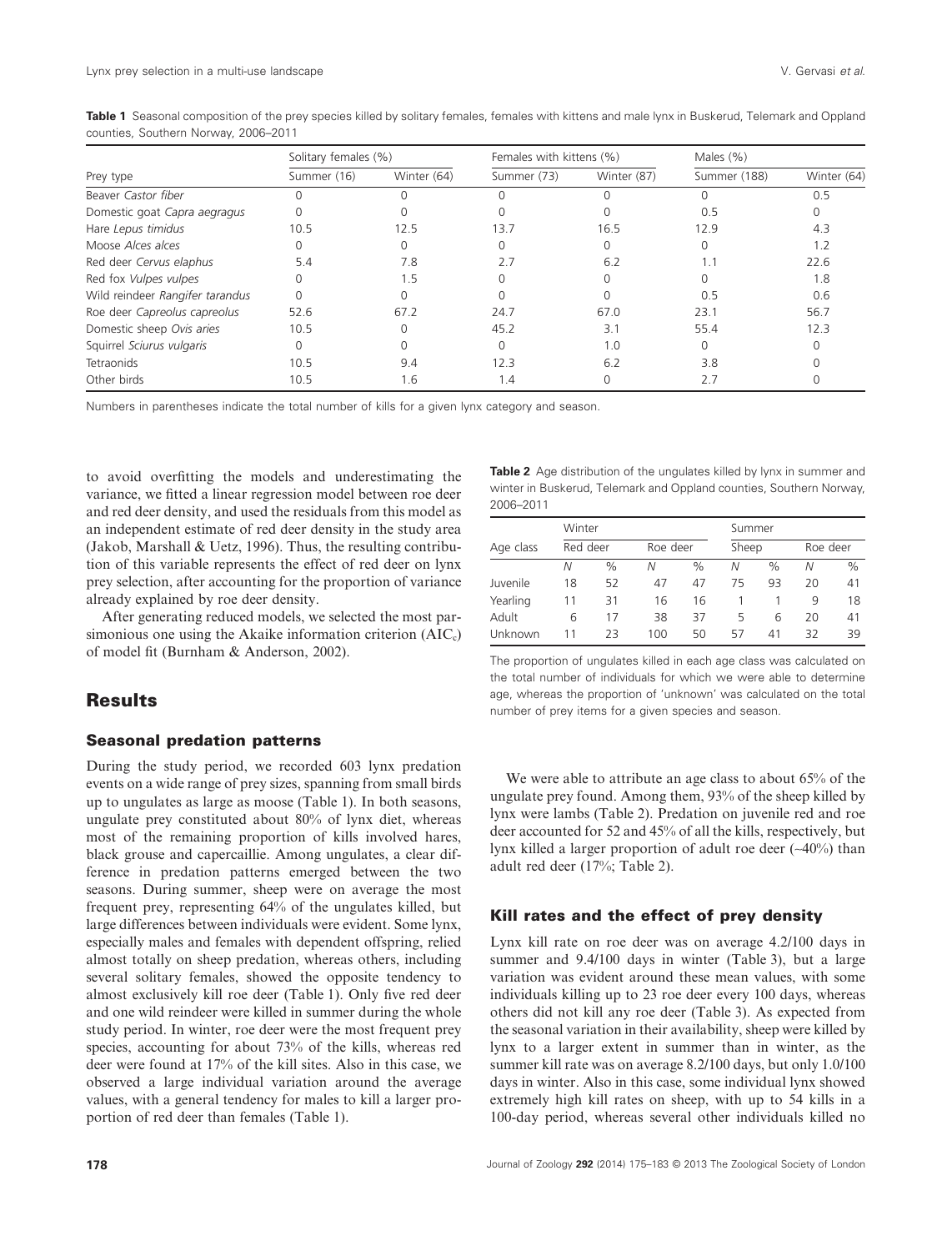|                      | Roe deer      |                    | Red deer     |                 | Sheep            |                 |
|----------------------|---------------|--------------------|--------------|-----------------|------------------|-----------------|
| Lynx type            | Summer        | Winter             | Summer       | Winter          | Summer           | Winter          |
| Solitary females     | $5.5(0-9.3)$  | $8.9(1.8-13.8)$    | $0.2(0-0.9)$ | $1.0(0-3.4)$    | $9.4(0-14.3)$    | $0.0(0-0)$      |
| Females with kittens | $3.5(0-14.3)$ | $10.8(3.1 - 21.2)$ | $0.6(0-4.8)$ | $0.4(0-2.7)$    | $6.4(0-13.3)$    | $0.2(0-2.6)$    |
| Males                | $7.2(0-22.7)$ | $9.0(0 - 20)$      | $0.4(0-3.4)$ | $3.1(0 - 12.5)$ | $14.6(0 - 54.5)$ | $1.6(0 - 20.7)$ |
| Mean                 | 4.2           | 9.4                | 0.2          | 2.2             | 8.2              | 1.0             |

**Table 3** Average kill rate estimates (number of prey killed/100 days) on wild and domestic ungulates for solitary females, females with kittens, and male lynx in Buskerud, Telemark and Oppland counties, Southern Norway, 2006–2011

Numbers in parentheses indicate the range of observed kill rates for each season, lynx category and prey species.



**Figure 2** Seasonal relationship between prey density and the individual lynx total kill rate expressed as kilograms of meat. The graphs show the functional relationship between roe deer density and roe deer kill rate in summer (a) and winter (c), between sheep density and sheep kill rate in summer (b), and between red deer density and red deer kill rate in winter (d). Dotted lines are regression curves between prey density and total kill rate, whose slopes are all not significantly different from zero.

sheep (Table 3). Lynx predation on red deer emerged especially as a winter habit for males. The average winter kill rate was 2.2 red deer killed/100 days, but reached 3.1/100 days for males and only about 0.5–1.0/100 days for females (Table 3).

When kill rates were expressed in terms of total biomass killed, we found that variation in prey density did not contribute to explain differences among individuals. Both in winter and in summer, lynx-killed ungulates summed to an average of about 400 kg per 100 days irrespective of prey density, with significant inter-individual variation (Fig. 2). This is notable if we consider that the study area included an almost threefold spatial variation in red and roe deer density and up to a fivefold variation in sheep density. Therefore, differences among kill rates of lynx individuals were predominantly the result of different prey selection patterns, rather than of a limitation in predation efficiency due to the effect of prey density.

#### **Seasonal models of prey selection**

The logistic regression analysis of summer prey selection patterns showed that the proportion of roe deer and sheep killed by lynx was determined by the combined effect of both prey densities. The best supported model (model 1 in

Table 4) included a linear effect of the two variables, whereas a quadratic effect was slightly less supported. Furthermore, an effect of lynx sex and reproductive status was included in all the best models, showing an increased probability for males and females with kittens to kill sheep. Figure 3 shows a positive response by lynx to roe deer density, but also that sheep abundance had the potential to modulate such responses, especially at low and intermediate roe deer densities. In areas with low sheep density (continuous line in Fig. 3a), the prey selection function rapidly reached an asymptotic level, at which lynx were predicted to kill almost exclusively roe deer. In contrast, in areas where sheep were abundant (dashed line in Fig. 3a), lynx exhibited a reduced response to roe deer density, so that sheep were the main prey along a substantial portion of the roe deer density gradient. The other side of the coin is that roe deer density also strongly modulated the response of lynx to sheep density (see Fig. 3b). Lynx showed almost no response to variation in sheep density, when roe deer were abundant in their home range (continuous line in Fig. 3b), but exhibited a typical positive asymptotic response when roe deer density was low (dashed line in Fig. 3b). The functional relationship between prey density and lynx prey selection patterns in summer was best described by a surface, whose determinants were local densities of both roe deer and sheep (Fig. 3c).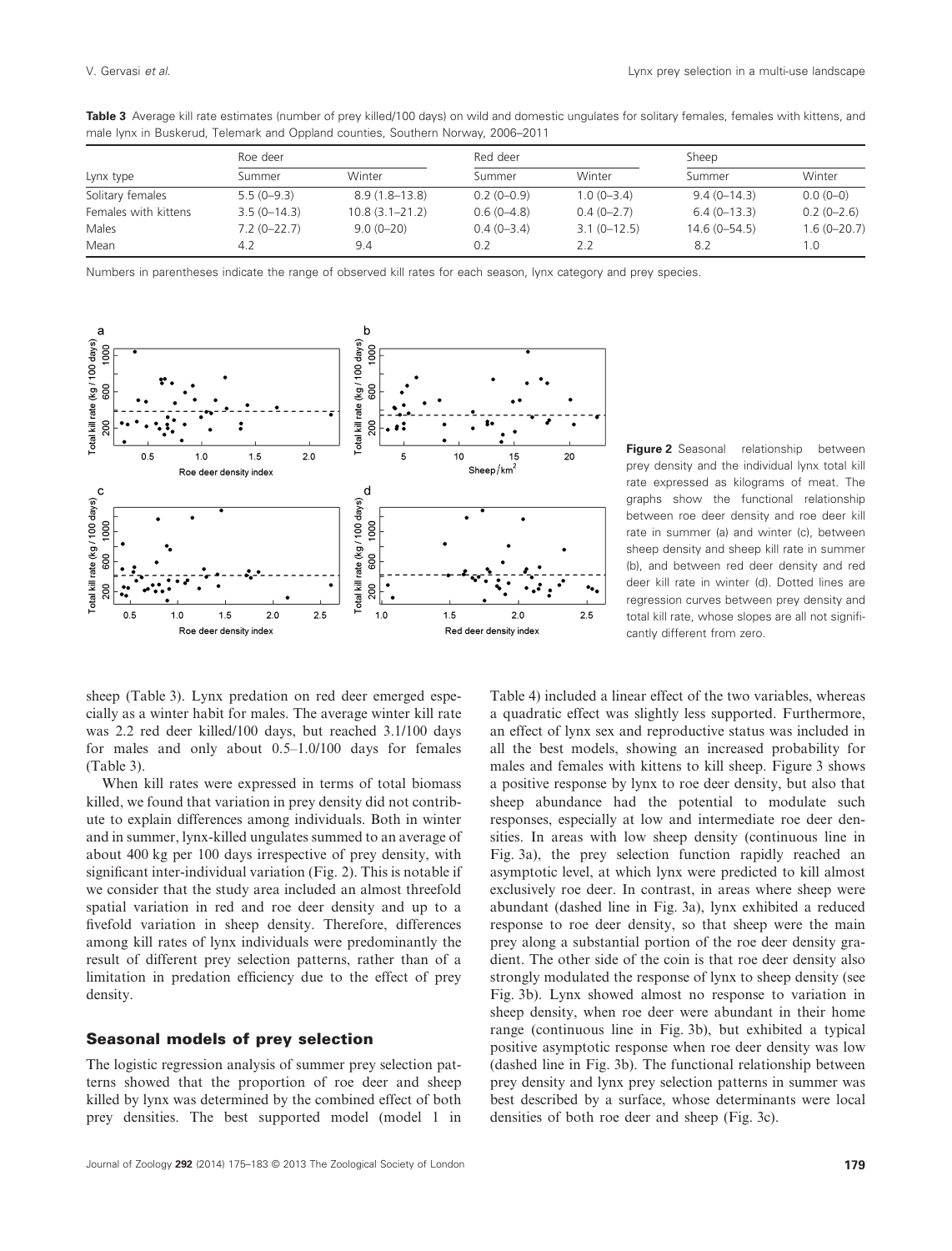| Ν  | Model                                                                | AICc   | $\triangle$ AICc | Weight |
|----|----------------------------------------------------------------------|--------|------------------|--------|
|    | Roe deer + Sheep + Sex*Reproductive status                           | 423.06 | $\Omega$         | 0.43   |
|    | Roe deer + Sheep + $(Sheep)^2$ + Sex*Reproductive status             | 425.04 | 1.98             | 0.16   |
|    | Roe deer + (Roe deer) <sup>2</sup> + Sheep + Sex*Reproductive status | 425.05 | 1.99             | 0.16   |
| 4  | Roe deer + $(Sheep)^2$ + Sex*Reproductive status                     | 425.55 | 2.49             | 0.12   |
|    | (Roe deer) <sup>2</sup> + Sheep + Sex*Reproductive status            | 426.51 | 3.45             | 0.08   |
| 6  | Roe deer + $Log_{(Sheen)}$ + Sex*Reproductive status                 | 427.98 | 4.92             | 0.04   |
|    | $Log_{(roe\text{ deer})}$ + Sheep + Sex*Reproductive status          | 429.94 | 6.88             | 0.01   |
| 8  | Roe deer $+$ Sheep                                                   | 441.78 | 18.72            | 0.00   |
| 9  | Roe deer + Sex*Reproductive status                                   | 446.52 | 23.46            | 0.00   |
| 10 | Sheep + Sex*Reproductive status                                      | 457.74 | 34.68            | 0.00   |
| 11 | Roe deer                                                             | 461.15 | 38.09            | 0.00   |

**Table 4** Model selection results for the binomial GLM analysis of summer prey selection patterns of lynx in Buskerud, Telemark and Oppland counties, Southern Norway, 2006–2011

GLM, generalized linear model.



**Figure 3** Functional relationship of roe deer (a) and sheep density (b) with the proportion of roe deer *Capreolus capreolus* killed by lynx in summer in Buskerud, Telemark and Oppland counties, Southern Norway, 2006–2011. (c) shows the surface describing the overall functional response of lynx to both roe deer and sheep density in summer. Sheep density in expressed as number of sheep /km<sup>-2</sup>.

A similar pattern was revealed by the analysis of winter prey selection patterns. The most supported model (model 1 in Table 5) included a linear effect of both roe deer and of the residuals of red deer density. A slightly less supported model (model 2 in Table 5;  $\Delta AIC_c = 1.19$ ) also included the effect of lynx sex and reproductive status, corresponding to a higher probability for male lynx to kill red deer, with respect to both solitary and accompanied females. Given the negative correlation between roe and red deer densities, separating the effects of the two prey species in winter was not as straightforward as in summer. Still, model predictions show that an increase in roe deer density (and coincident decrease in red deer density) corresponded to a higher proportion of roe deer killed (Fig. 4), whereas the residual effect of red deer density, after accounting for the portion of variance already explained by the correlated part, was relatively weak, although significant. Figure 4c shows the shape of the surface, describing lynx functional response to prey density in winter.

## **Discussion**

Managing carnivore-ungulate communities (especially with a mix of wild and domestic ungulates) in multi-use landscapes is a challenging task. Different cultural approaches, resulting in competing goals, usually drive the actions directed at the different members of the community: (1) wild ungulates are usually managed to ensure that their harvest is sustainable, balancing population persistence and yield, while minimizing the potential damage that high ungulate densities can cause to forestry interests or with vehicle collisions; (2) livestock herding mainly responds to the goals of animal production, in which any loss of capital (a depredation event) reduces the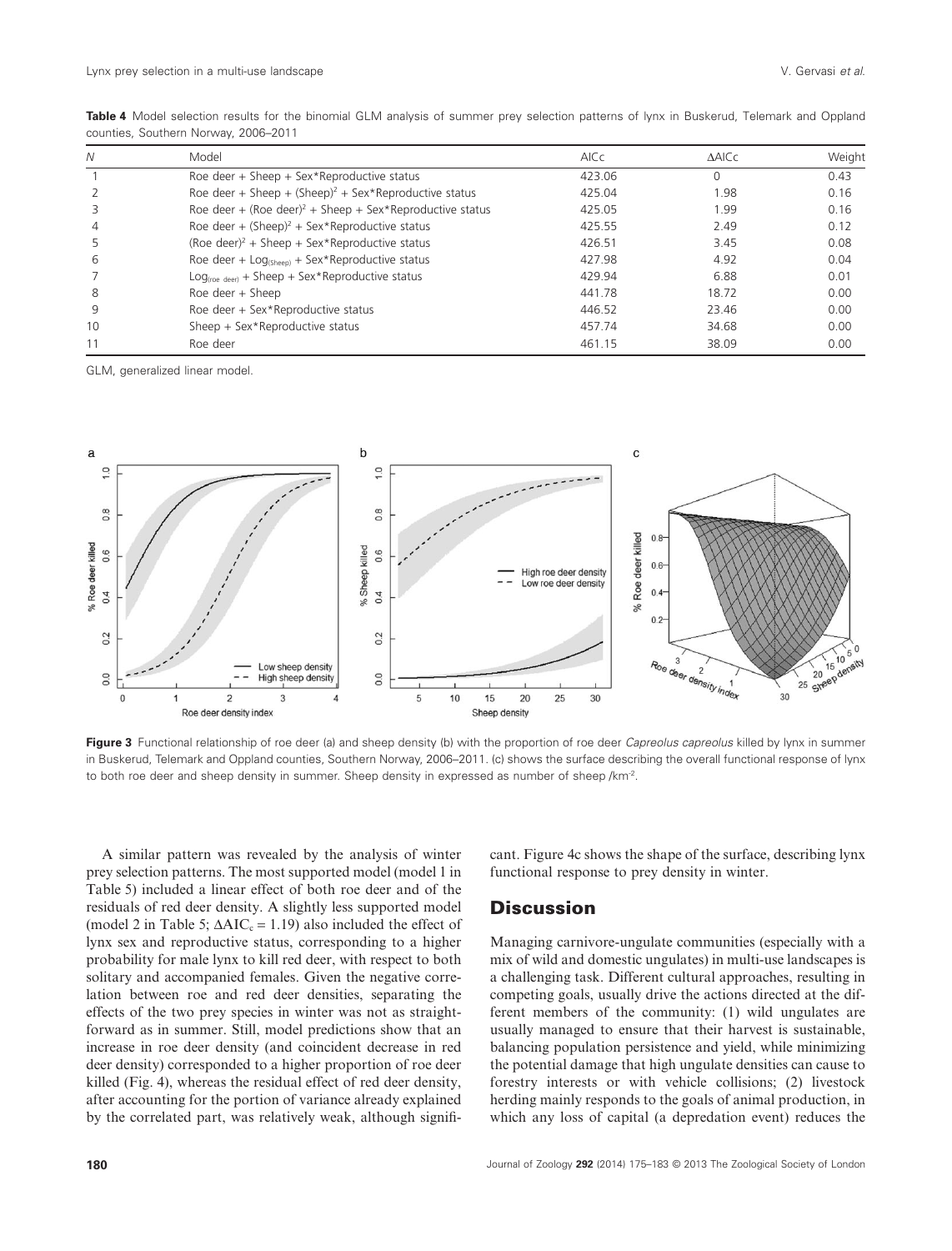| N  | Model                                                                   | <b>AICc</b> | <b>AAICC</b> | Weight |
|----|-------------------------------------------------------------------------|-------------|--------------|--------|
|    | Roe deer + Red deer                                                     | 271.91      | $\Omega$     | 0.36   |
|    | Roe deer + Red deer + Sex*Reproductive status                           | 273.1       | 1.19         | 0.20   |
|    | Roe deer + (Roe deer) <sup>2</sup> + Red deer + Sex*Reproductive status | 274.07      | 2.16         | 0.12   |
| 4  | (Roe deer) <sup>2</sup> + Red deer + Sex*Reproductive status            | 274.14      | 2.23         | 0.12   |
|    | $Log_{(Roe \text{ deer})}$ + Red deer + Sex*Reproductive status         | 274.56      | 2.65         | 0.09   |
| 6  | Roe deer + $Log_{(Red\text{ deer})}$ + Sex*Reproductive status          | 275.69      | 3.78         | 0.05   |
|    | Red deer                                                                | 277.45      | 5.54         | 0.02   |
| 8  | Roe deer + (Red deer) <sup>2</sup> + Sex*Reproductive status            | 278.12      | 6.21         | 0.02   |
| 9  | Roe deer                                                                | 278.56      | 6.65         | 0.01   |
| 10 | Roe deer + Red deer + (Red deer) <sup>2</sup> + Sex*Reproductive status | 279.25      | 7.34         | 0.01   |

Table 5 Model selection results for the binomial GLM analysis of winter prey selection patterns of lynx in Buskerud, Telemark and Oppland counties, Southern Norway, 2006–2011

AICc, Akaike information criterion; GLM, generalized linear model.



**Figure 4** Functional relationship of roe deer (a) and red deer density (b) with the proportion of roe deer *Capreolus capreolus* killed by lynx in winter in Buskerud, Telemark and Oppland counties, Southern Norway, 2006–2011. (c) shows the surface describing the overall functional response of lynx to both roe deer and red deer density in winter.

potential profit of the economic activity, and is therefore to be minimized via protection measures or compensation using alternative financial mechanisms (Schwerdtner & Gruber, 2007); (3) under the protection of international legislation, carnivores have progressively gained a right to exist in multiuse landscapes (Linnell *et al*., 2010; Trouwborst, 2010), but often only within the boundaries of certain population targets, aimed at limiting the economic and social impact of their presence (Linnell *et al*., 2010).

In this context, our increasing understanding of the complexity of trophic interactions in terrestrial communities suggests that changes in densities of prey, predators or both may produce undesired management outcomes (Sinclair & Byrom, 2006) if such complexity is not taken into account during the decision-making process. The results of our study provide empirical evidence of such complexity in a trophic system in which wild ungulates, livestock and an efficient opportunistic predator occupy an ecosystem at a high economic and social cost. The multivariate nature of lynx prey selection patterns (Figs 3 and 4) shows that the density of wild ungulates in Southern Norway has the potential to affect the rate of depredation on livestock, to the same extent as the abundance of sheep in the study area can influence the level of potential competition between lynx and wild ungulate hunters. If we consider that roe deer density in many parts of Southern Norway has been generally decreasing over the last decade (Melis *et al*., 2010), that red deer are in turn expanding in range and numbers (Milner *et al*., 2006), while about 30 000 sheep are annually compensated in Norway as being predated by large carnivores (Linnell *et al*., 2010), the potential economic and social consequences of failing to account for the complexity of lynx–prey interactions during such a modification of the community structure are evident.

Our study site provided a diverse prey base for lynx. At least 16 prey species occurred in the diet of 24 individuals over a 6-year period, and we did not detect any effect of variation in prey density on the amount of biomass that lynx were able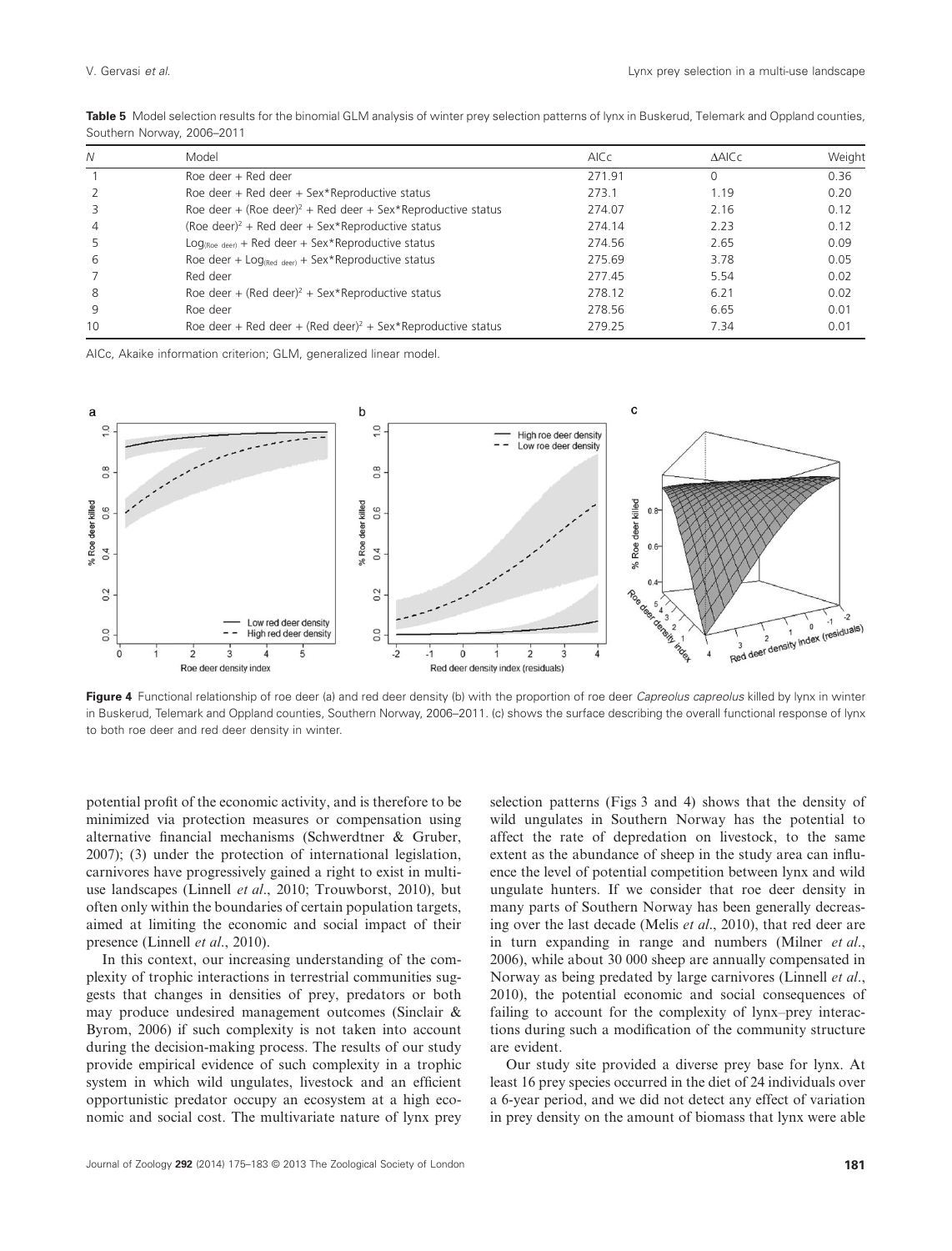to obtain when hunting. In all respects, lynx seemed to kill what they needed, likely based on their energetic requirements, whereas the relative abundance of each prey species in their home range determined to a large extent the proportions of species killed.

The structure and the dynamics of the lynx–ungulate system in Southern Norway are similar to several other multi-use landscapes, in which large carnivores are returning or have recently returned across Europe and North America. As the expansion of carnivore populations is accompanied by a similar trend in several species of large herbivores (Putman, Apollonio & Andersen, 2011), prey availability is likely to be not a limitation for most of the carnivore populations settling in new areas, whereas the prey selection patterns they will adopt will determine to a large extent the cost and the potential conflicts associated with their presence in the landscape. This is the case for the recolonizing wolf population of the Western Alps in Italy and France, which occupies an area with four wild and two domestic ungulate species (Marucco, Pletscher & Boitani, 2008; Marucco & McIntire, 2010), and for the expansion of pumas *Puma concolor* in the Patagonia region, which hosts a complex assemblage of domestic and wild prey, some of them seriously threatened with extinction (Wittmer, Elbroch & Marshall, 2012). This further underlines the need to explore the main factors driving predation patterns of recolonizing carnivores and their potential demographic impact on wild and domestic prey species in a multi-prey context. If prey availability is unlikely to be a limiting factor in most of these socioecological contexts, traditional functional response approaches (Holling, 1959; Vucetich, Peterson & Schæfer, 2002), based on the limitations imposed by searching and handling time on predation efficiency, are likely to fail in properly addressing the issue. While the results of our study highlight the importance of further exploring the main ecological drivers of prey selection in large carnivores, they also suggest that the underlying energetic requirements of carnivores might be a unifying approach to the study of predator– prey interactions in a multi-prey context (Carbone, Teacher & Rowcliffe, 2007; Jeschke, 2007). Understanding the mechanisms linking individual energy budgets to prey selection, to kill rates and, ultimately, to predation impact, can potentially provide a theoretical framework to inform the decision-making process for the management and conservation of human–wildlife communities in multi-use landscapes.

## **Acknowledgements**

The study was conducted within the frames of the Scandinavian Lynx Project, Scandlynx (http://scandlynx.nina.no/), and was supported by the Research Council of Norway, the Norwegian Directorate for Nature Management (DN), the Norwegian Institute for Nature Research (NINA), the Nature Protection Division of the County Governor's Office for Oppland, Buskerud, Vestfold and Telemark counties, and the municipalities of Flå, Gol, Hjartdal, Nes, Nore og Uvdal, Rollag, Sauherad, Tinn and Ål. This study would not have been possible without the help from a large number of local fieldworkers and students.

#### **References**

- Andersen, R., Duncan, P. & Linnell, J.D.C. (1998). *The European roe deer: the biology of success*. Oslo: Scandinavian University Press.
- Bates, D., Maechler, M. & Bolker, B. (2011). Linear mixedeffects models using S4 classes. R package.

Breitenmoser, U., Ryser, A., Molinari-Jobin, A., Zimmermann, F., Haller, H., Molinari, P. & Breitenmoser-Wursten, C. (2010). The changing impact of predation as a source of conflict between hunters and reintroduced lynx in Switzerland. In *Biology and conservation of wild felids*: 493–506. Macdonald, D.W. & Loverige, A.J. (Eds). London: Oxford Univerity Press.

- Burnham, K.P. & Anderson, D.R. (2002). *Model selection and multimodel inference*. New York: Springer-Verlag.
- Carbone, C., Teacher, A. & Rowcliffe, J.M. (2007). The costs of carnivory. *PLoS Biol.* **5**, 363–368.
- Gervasi, V., Nilsen, E.B., Sand, H., Panzacchi, M., Rauset, G.R., Pedersen, H.C., Kindberg, J., Wabakken, P., Zimmermann, B., Odden, J., Liberg, O., Swenson, J.E. & Linnell, J.D.C. (2012). Predicting the potential demographic impact of predators on their prey: a comparative analysis of two carnivore-ungulate systems in Scandinavia. *J. Anim. Ecol.* **81**, 443–454.
- Graham, K., Beckerman, A.P. & Thirgood, S. (2005). Human–predator–prey conflicts: ecological correlates, prey losses and patterns of management. *Biol. Conserv.* **122**, 159–171.
- Herfindal, I., Linnell, J.D.C., Odden, J., Nilsen, E.B. & Andersen, R. (2005). Prey density, environmental productivity and home-range size in the Eurasian lynx (*Lynx lynx*). *J. Zool. (Lond.)* **265**, 63–71.
- Holling, C.S. (1959). The components of predation as revealed by a study of small mammal predation of the European pine sawfly. *Can. Entom.* **91**, 293.
- Hurlbert, S.H. (1984). Pseudoreplication and the design of ecological field experiments. *Ecol. Monogr.* **54**, 187–211.
- Jakob, E.M., Marshall, S.D. & Uetz, G.W. (1996). Estimating fitness: a comparison of body condition indices. *Oikos* **77**, 61.
- Jeschke, J.M. (2007). When carnivores are 'full and lazy'. *Oecologia* **152**, 357–364.
- Kellert, S.R., Black, M., Rush, C.R. & Bath, A.J. (1995). Human culture and large carnivore conservation in North America. *Conserv. Biol.* **10**, 977–990.
- Linnell, J.D., Broseth, H., Odden, J. & Nilsen, E.B. (2010). Sustainably harvesting a large carnivore? Development of Eurasian lynx populations in Norway during 160 years of shifting policy. *Environ. Manage.* **45**, 1142–1154.
- Linnell, J.D.C., Odden, J. & Mertens, A. (2012). Mitigation methods for conflicts associated with carnivore depredation